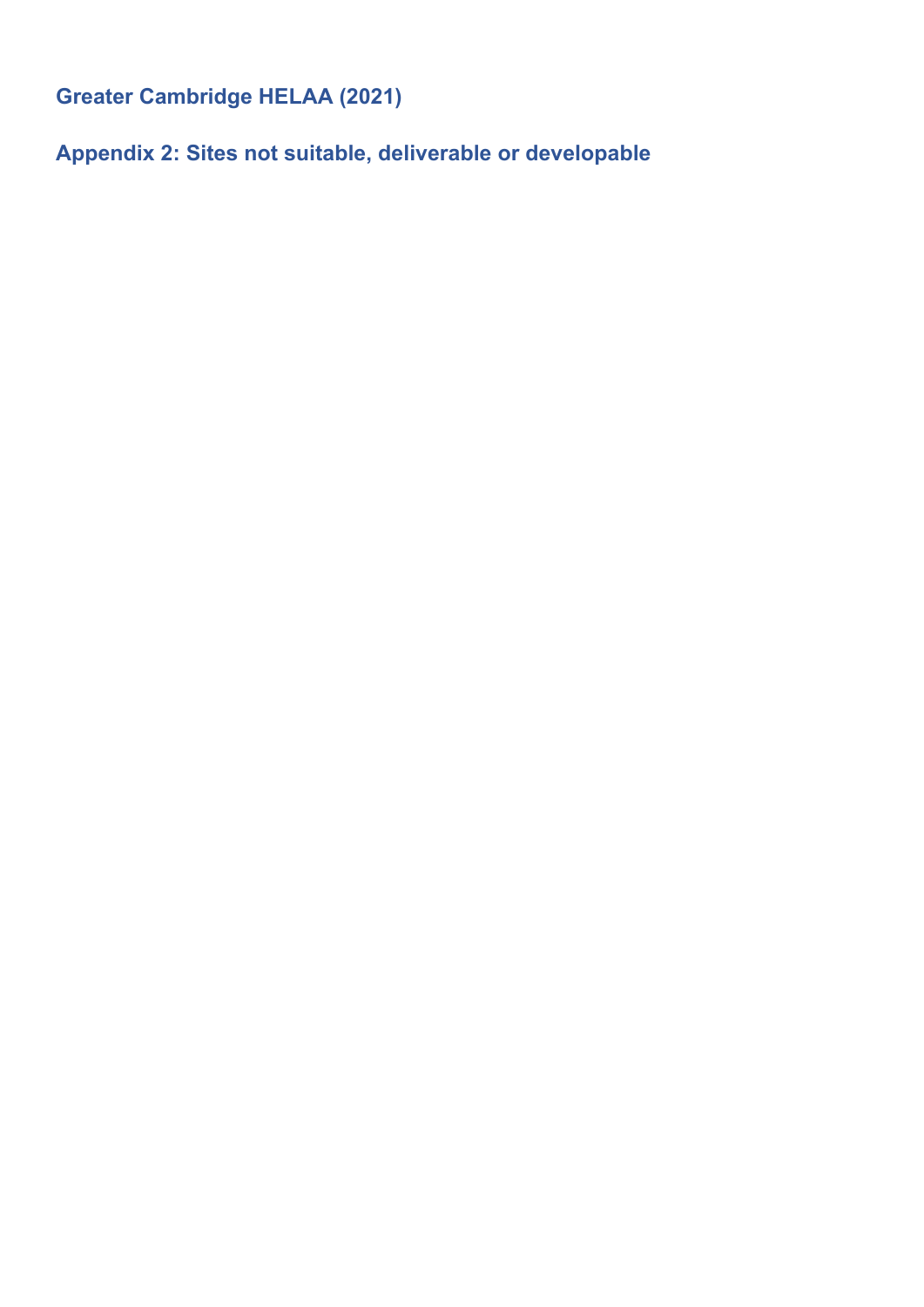| <b>JDI No</b> | Site name/description                                                                  |
|---------------|----------------------------------------------------------------------------------------|
| 40003         | Land west of 20 Station Road, Willingham                                               |
| 40004         | Land behind Low Close, 52 Harlton Road, Little Eversden                                |
| 40007         | Haelan Feld Farm, Twenty Pence Road, Cottenham                                         |
| 40010         | Land south and south-east of Ryecroft, Station Road, Longstanton                       |
| 40011         | Land east side of Highfields Road, Highfields, Caldecote                               |
| 40012         | Land to north-east side of Long Lane, Fowlmere                                         |
| 40013         | Horseheath Road, Linton                                                                |
| 40015         | Land fronting onto Church Road, Little Wilbraham                                       |
| 40016         | Land west of New Farm, Station Road, Longstanton                                       |
| 40017         | Land east side of Highfields Road, Highfields Caldecote                                |
| 40019         | Land adjoining Tadlow House, Tadlow                                                    |
| 40020         | Site adjacent to Walnut Tree Close, east side of North End, Bassingbourn               |
| 40022         | Land at 16 High Street (Yew Tree Farm), Harlton                                        |
| 40023         | The Way, Fowlmere                                                                      |
| 40024         | Land south of Whitehall Farm, Arrington                                                |
| 40026         | Land east of Leetes Lane, Little Eversden                                              |
| 40027         | Land south of Wimpole Road, Great Eversden                                             |
| 40029         | Land at Sheene Manor, Station Road, Meldreth                                           |
| 40030         | Land to the West of Elizabeth Way, Gamlingay                                           |
| 40031         | College Farm, Barrington Road, Foxton                                                  |
| 40032         | 110 Cinques Road, Gamlingay                                                            |
| 40033         | Land West of Hardwick Road, Toft                                                       |
| 40034         | Land between 144-146 Histon Road, Cottenham                                            |
| 40035         | Land adjacent to 9 Lowfields, Little Eversden                                          |
| 40036         | Land off Fenny Lane, Meldreth, Royston                                                 |
| 40039         | Land west side of Strympole Way, Highfields, Caldecote                                 |
| 40040         | Land to rear of Stock's Green, West Wickham Road, Horseheath                           |
| 40041         | Kings Gate site, Villa Road, Impington                                                 |
| 40042         | Land adjoining 107 Boxworth End, Swavesey                                              |
| 40043         | Land adjacent to 37 Broadway, Bourn                                                    |
| 40044         | Land north of Bartlow Road, Linton                                                     |
| 40045         | Heydon Grange Golf Club, Fowlmere Road, Heydon                                         |
| 40046         | Heydon Grange Golf Club, Fowlmere Road, Heydon                                         |
| 40047         | Land off 335 High Street, Cottenham                                                    |
| 40048         | Land north of M11 and west of Hauxton Road, Trumpington                                |
| 40051         | Land south of High Street, opposite No's 27-51, West Wickham                           |
| 40052         | Land at Mill Lane, Sawston                                                             |
| 40053         | Land south of High Street, opposite Home Close, West Wickham                           |
| 40054         | Land between 12 and 14 Station Road, Steeple Morden                                    |
| 40055         | Land off Victory Way, Cottenham                                                        |
| 40058         | Land south of Fulbourn Road and north of Worts Causeway, known as Cambridge South East |
| 40060         | Land off High Street, Girton                                                           |
| 40061         | Land North of Impington Lane, Impington                                                |
| 40062         | 144 Cambridge Road, Great Shelford                                                     |
| 40064         | Land south of Addenbrooke's Road and east of M11, Cambridge South                      |
| 40068         | Land north of West Road, adjacent to Dennis Green, Gamlingay                           |
| 40070         | Land to the rear of 67-69 High Street, Meldreth                                        |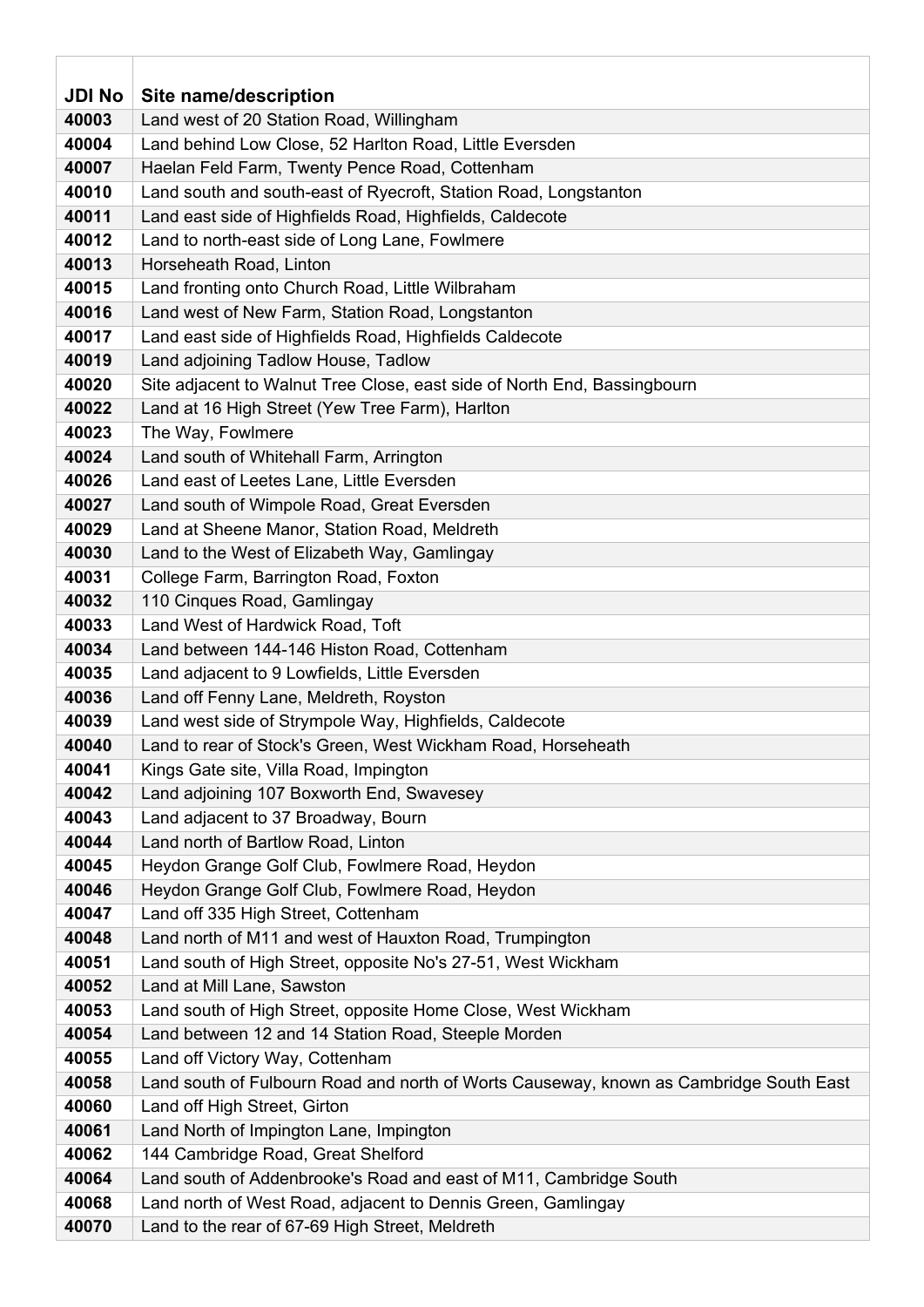| 40074          | Land south west of Lower Cambourne                                                                           |
|----------------|--------------------------------------------------------------------------------------------------------------|
| 40075          | Land at Toft Road, Hardwick                                                                                  |
| 40076          | Land south west of Caxton Gibbet                                                                             |
| 40077          | Home Farm, Caxton                                                                                            |
| 40078          | Land to the north, east and south of Six Mile Bottom                                                         |
| 40079          | Land at Silverdale Close, Coton                                                                              |
| 40080          | Land north of Hinxton Court, Hinxton                                                                         |
| 40082          | University Football Ground, Grange Road, Cambridge                                                           |
| 40084          | Land north west of A10 Royston Road, Foxton                                                                  |
| 40085          | Land at Frog End, Shepreth                                                                                   |
| 40086          | Land at Orwell Grange, Wimpole                                                                               |
| 40087          | Land at Capital Park, Fulbourn                                                                               |
| 40088          | Land west of Station Road, Meldreth                                                                          |
| 40089          | Land east of Station Road, Meldreth                                                                          |
| 40092          | Land north of Church Street, Little Shelford                                                                 |
| 40093          | Land north of Newton Road, Little Shelford                                                                   |
| 40094          | Land at Sheep Walk, High Street, Tadlow                                                                      |
| 40095          | Land east of M11, west of Duxford, Duxford                                                                   |
| 40096          | Land north of A14 and south of Milton Road, Impington                                                        |
| 40097          | Land north of Station Road East, Whittlesford                                                                |
| 40098          | Land between Mill Lane and The Baulks, Sawston                                                               |
| 40099          | Cambridge 'D' Telephone Exchange, High Street, Trumpington                                                   |
| 40105          | Land North and South of Chesnut Lane and Kneesworth Road, Bassingbourn                                       |
| 40106          | Land to north and south of Ashwell street, Bassingbourn-Cum-Kneesworth                                       |
| 40107<br>40110 | Land at Hall Farm, Teversham                                                                                 |
| 40111          | Land east of Cabbage Moor, Great Shelford<br>Parkside Subdivisional Police Headquarters, Parkside, Cambridge |
| 40112          | Land at Bourn Airfield, south of Wellington Way, Bourn                                                       |
| 40113          | High Street, Horningsea                                                                                      |
| 40114          | Land north of Cambourne, Knapwell                                                                            |
| 40119          | Land adjacent to Abington Hall, Great Abington                                                               |
| 40120          | Abington Hall, Great Abington                                                                                |
| 40121          | Noon Folly Farm, Bar Road, Lolworth                                                                          |
| 40122          | Land Between 135 and 149, Histon Road, Cottenham                                                             |
| 40123          | Abbey Stadium, Newmarket Road, Cambridge                                                                     |
| 40124          | Land west side of Dubbs Knoll Road, Guilden Morden                                                           |
| 40125          | Comfort Cafe, Four Wentways, Little Abington                                                                 |
| 40126          | Busters Farm, 32 St Peters Street, Duxford                                                                   |
| 40127          | Land south of Crafts Way, Bar Hill                                                                           |
| 40128          | Grange Field, Church Street, Great Shelford                                                                  |
| 40129          | Land east of Hinton Road, Great Shelford                                                                     |
| 40130          | Land east of A11, Mill Road, Great Wilbraham                                                                 |
| 40131          | Land west of Broadway, South of Beaufort Road, Cambourne                                                     |
| 40132          | Land south of School Lane, east of A1198, Cambourne                                                          |
| 40133          | Land on north side of Station Road, Cambridge                                                                |
| 40134          | Land south of Coldhams Lane, Cambridge                                                                       |
| 40136          | Land west side of Honey Hill, Fen Drayton                                                                    |
| 40138          | Land at Granham's Road, Cambridge                                                                            |
| 40139          | Land south of Worts Causeway, Cambridge                                                                      |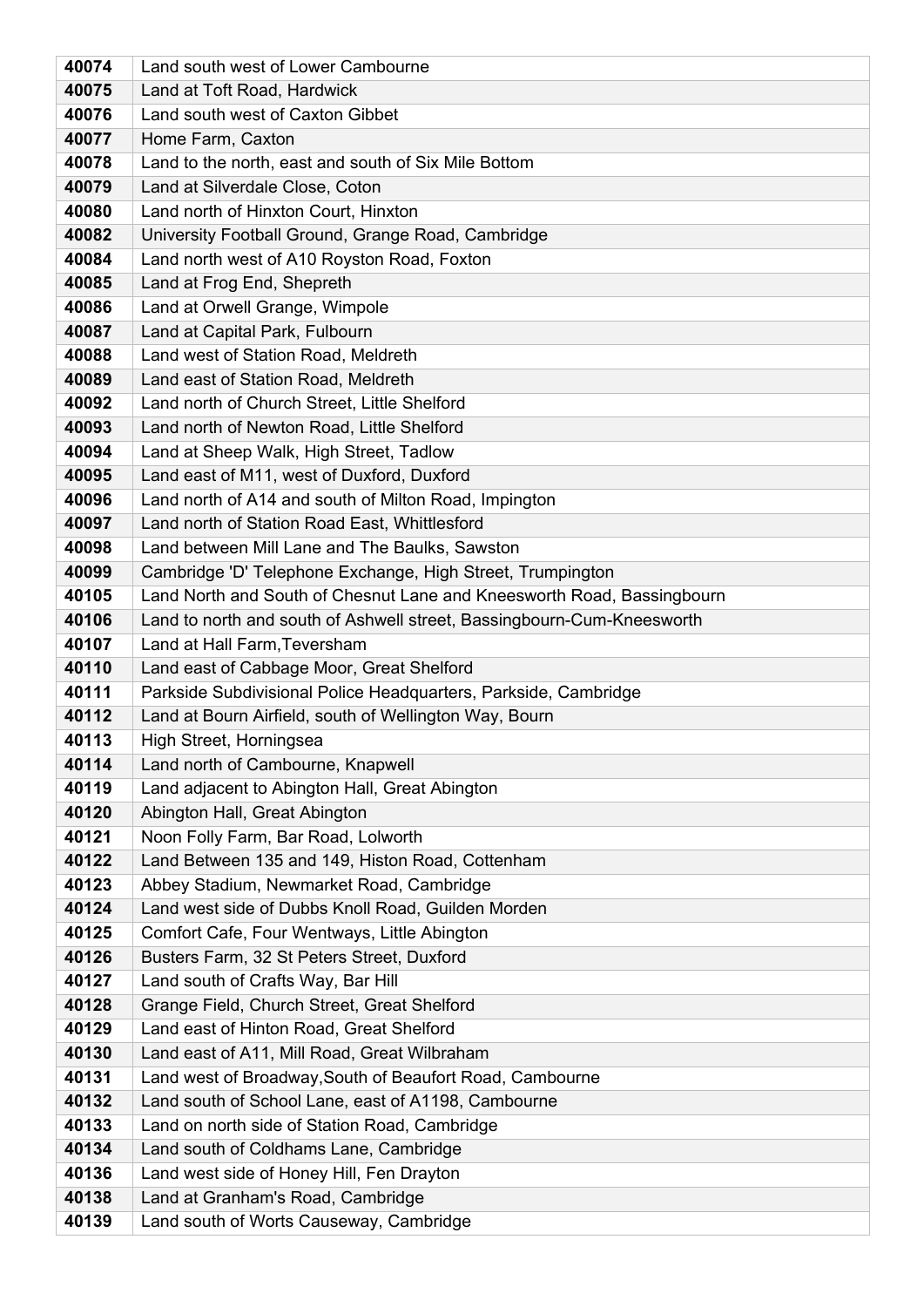| 40140          | Land south of Babraham Road, Shelford Bottom                                                         |
|----------------|------------------------------------------------------------------------------------------------------|
| 40141          | Land at Chandos Farm, Cherry Hinton Road, Shelford Bottom                                            |
| 40142          | Land west of Trumpington Road, Cambridge                                                             |
| 40143          | Land south of Addenbrooke's Road, Trumpington                                                        |
| 40144          | Land at Parsonage Farm, West End, Whittlesford                                                       |
| 40145          | Land at Millfield Farm, Duxford Road, Whittlesford                                                   |
| 40146          | Land at Robinson Farm, Cambridge Road, Sawston                                                       |
| 40147          | Land at Docwraies Farm, Barrington Road, Shepreth                                                    |
| 40148          | Land at Herods Farm, High Street, Foxton                                                             |
| 40149          | 30 King Street, Rampton                                                                              |
| 40152          | Land south of West Street and west of South Street, Comberton                                        |
| 40153          | Land south of West Street, Comberton                                                                 |
| 40155          | Land rear of 62-84 West Drive, Caldecote                                                             |
| 40156          | Land north of Sidney Gardens, Haslingfield                                                           |
| 40157          | Land to the rear of 40 West Street, Comberton                                                        |
| 40159          | Land west of Station Road, Foxton                                                                    |
| 40160          | Land off Butts Lane, Fowlmere                                                                        |
| 40162          | Land east of Ashwell Road, Guilden Morden                                                            |
| 40166          | Hawthorn Community Centre, Haviland Way, Cambridge                                                   |
| 40169          | Histon Infant School, New School Road, Histon                                                        |
| 40170          | Histon Infant School Playing field, New School Road, Histon                                          |
| 40172          | Bellerbys College, Arbury Road, Cambridge                                                            |
| 40173          | Waterbeach Station Car Park, Clayhithe Road, Waterbeach                                              |
| 40174          | Histon Early Years Centre, New School Rd, Histon                                                     |
| 40176          | Land at Glebe and Fen Farm, Twenty Pence Road, Cottenham                                             |
| 40177          | Land at Ashley Farm, west of Cow Lane, Rampton                                                       |
| 40178          | Land at Ashley Farm, east of Cow Lane, Rampton                                                       |
| 40180          | Land adjacent to Norman Way, Over                                                                    |
| 40181          | Land at Willingham Road, Over                                                                        |
| 40182          | Land at Winfold Farm, East of A10, Waterbeach                                                        |
| 40183          | Land to the north of Cardyke Road, Waterbeach                                                        |
| 40184<br>40185 | Land to the south of Cardyke Road, Waterbeach                                                        |
| 40187          | Land at Walnut Farm, Landbeach Road, High Street, Landbeach<br>Land at A10 and Green End, Waterbeach |
| 40188          | Land south of Dry Drayton Road, Oakington                                                            |
| 40189          | Land south of Water Lane, Oakington                                                                  |
| 40190          | Land at Mansel Farm, Station Road, Oakington                                                         |
| 40191          | Land at Thorpes Farm, Tipplers Road, A14, Swavesey                                                   |
| 40192          | Land east of Glebe Way, Histon                                                                       |
| 40193          | Land west of Cottenham Road, Histon                                                                  |
| 40194          | Land east of recreation ground, Girton                                                               |
| 40195          | Longfield Farm, Newmarket Road, Fen Ditton                                                           |
| 40196          | Land west of Newmarket Road, Stow cum Quy                                                            |
| 40197          | Land at D'Engaynes Farm, south of A14, Newmarket Road, Stow-Cum-Quy                                  |
| 40198          | Land at D'Engaynes Farm, Newmarket Road, Stow-cum-Quy                                                |
| 40199          | Land at Tostock Farm, Cambridge Road, Melbourn                                                       |
| 40200          | Whaddon Estate Farm, Whaddon                                                                         |
| 40201          | Land north and south of Whaddon Gap, Whaddon                                                         |
| 40202          | Land at Beauval Farm, Old North Road, Bassingbourn                                                   |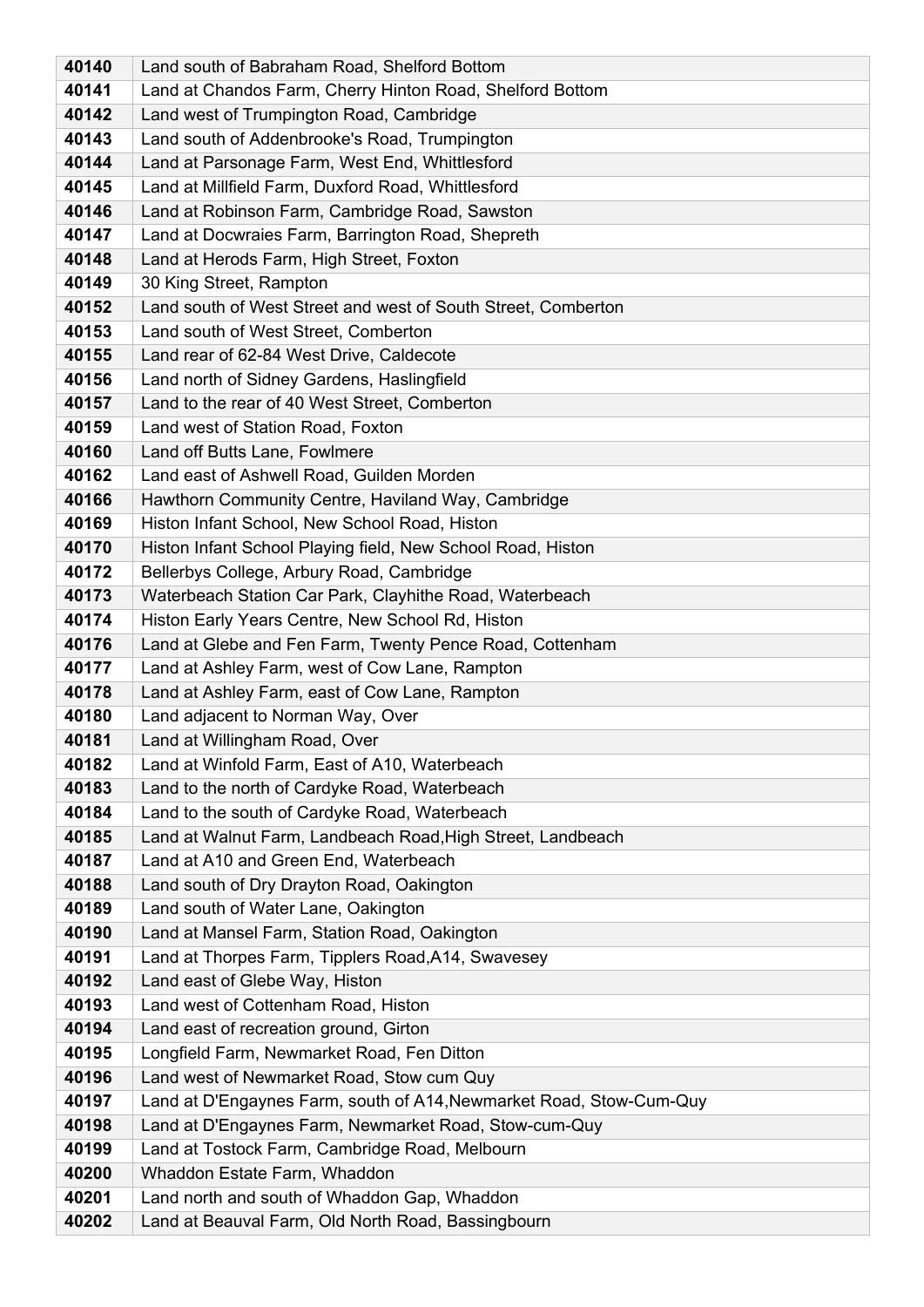| 40203          | Land south of The Causeway, Kneesworth                             |
|----------------|--------------------------------------------------------------------|
| 40204          | Land at Clear Farm, South End, Bassingbourn                        |
| 40205          | Land at Darwin Farm, Bassinbourn Road, Litlington                  |
| 40206          | Land south of South Street, Litlington                             |
| 40207          | Land east of Church Street, Litlington                             |
| 40208          | Land at Bury Farm, Abington Road, Litlington                       |
| 40209          | Land west of Royston Road, Litlington                              |
| 40210          | Land at Greenway Farm, Litlington Road, Steeple Morden             |
| 40213          | Land to the rear of High Street, Cottenham                         |
| 40217          | Land to the east of Ditton Lane, Fen Ditton                        |
| 40218          | Cottenham Sawmill, Histon Road, Cottenham                          |
| 40219          | Land east of High Street, Guilden Morden                           |
| 40221          | Land east of Ashwell Road, Guilden Morden                          |
| 40222          | Land west of Ashwell Road, Guilden Morden                          |
| 40223          | Land west of South Street, Comberton                               |
| 40225          | Land at Trap Road, Steeple Morden                                  |
| 40227          | Land off Elbourn Way, Bassingbourn                                 |
| 40228          | Land off The Causeway, Bassingbourn                                |
| 40229          | Land at Manor Farm, High Street, Graveley                          |
| 40230          | Land off Poplar Farm Close, Bassingbourn                           |
| 40231          | Land south of High Street, (R,O 72), Graveley                      |
| 40232          | Land west of South Road, Impington                                 |
| 40234          | Land adjacent Ponds Farm Cottage, High Street, Graveley            |
| 40235          | Land off Westfields, Willingham                                    |
| 40236<br>40237 | Land north-east of Villa Road, Impington<br>Histon Road, Cottenham |
| 40239          | Kingsgate Land off Villa Road, Impington                           |
| 40241          | Land east of Redgate, Girton                                       |
| 40242          | Land off Mill Lane, Impington                                      |
| 40243          | Land adjacent to No. 7 Westfields, Willingham                      |
| 40244          | Land north of A14, Bar Hill                                        |
| 40245          | Land west of Fowlmere Road, Heydon                                 |
| 40246          | Land south of Hinton Way, Stapleford                               |
| 40247          | Land to north of Oakington Road, Cottenham                         |
| 40248          | Land at Slate Hall Farm, Bar Hill                                  |
| 40249          | Land South of Heydon Lane, Heydon                                  |
| 40250          | Land east of Gazelle Way and west of Teversham Road, Teversham     |
| 40252          | Land West of High Street, Fowlmere                                 |
| 40254          | Land off Brockholt Road, Caxton                                    |
| 40255          | Land west of Chishill Road, Heydon                                 |
| 40257          | Land at Bennell Farm (north), West Street, Comberton               |
| 40258          | SIG Roofing site, Station Road, Harston                            |
| 40259          | Land at Park Street, Dry Drayton                                   |
| 40261          | Land at Branch Road and Long Road, Comberton                       |
| 40262          | Land adjacent to A10 and Royston Road, Melbourn                    |
| 40263          | Land south west of High Street, Toft                               |
| 40266          | Land to the east of Teversham Hall, Teversham                      |
| 40267          | Land at Honey Hill, Fen Drayton                                    |
| 40268          | Land at Swavesey Road, Fen Drayton                                 |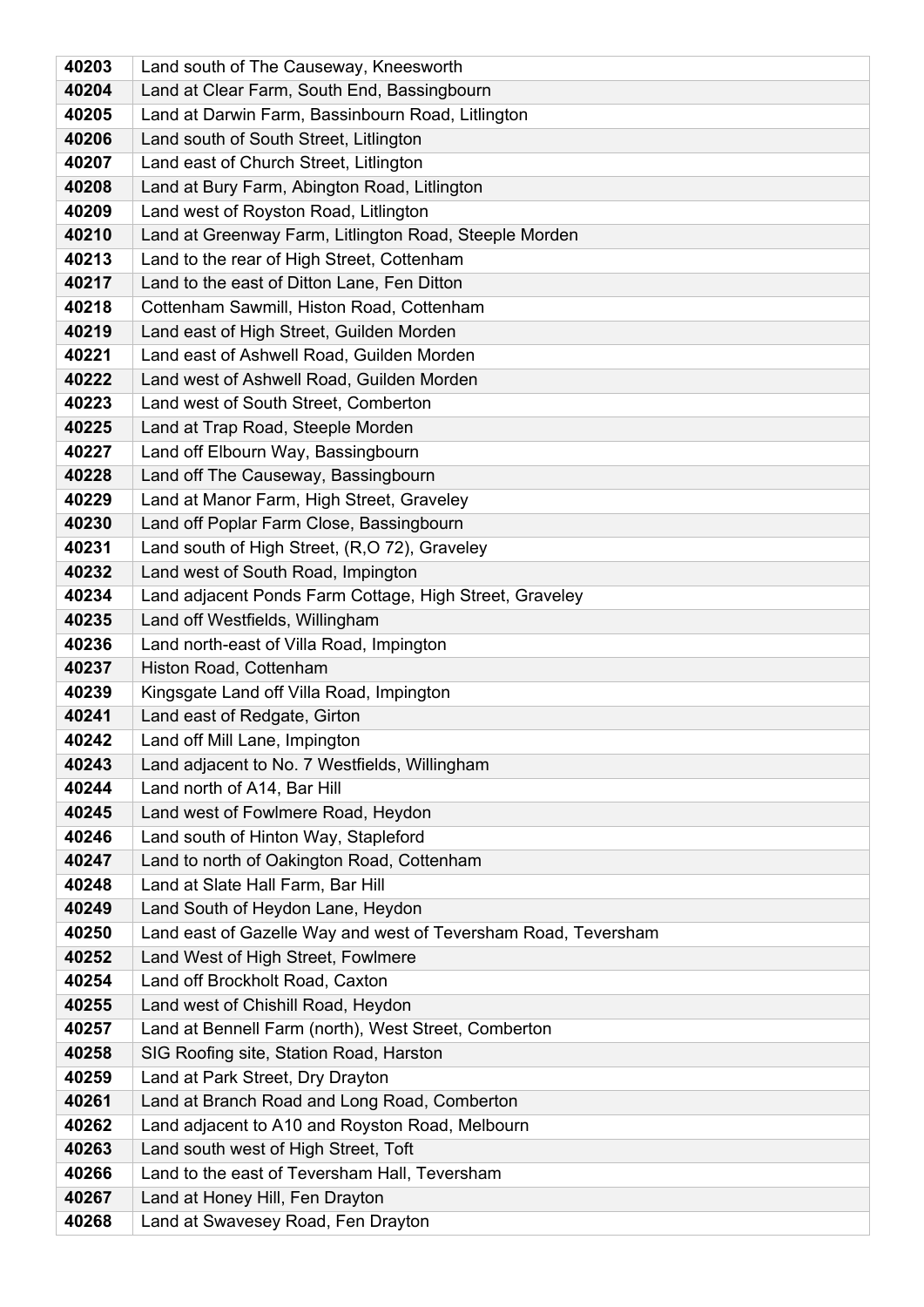| 40269          | Land south of Melrose, Meldreth                                                                                 |
|----------------|-----------------------------------------------------------------------------------------------------------------|
| 40273          | Land south of 327 St Neots Road, Hardwick                                                                       |
| 40274          | Land off Water Lane, Melbourn                                                                                   |
| 40276          | Land east of Fenny Lane Farm, Meldreth                                                                          |
| 40278          | Land north of Kneesworth Road and west of West Way, Meldreth                                                    |
| 40280          | 46 Cinques Road, Gamlingay                                                                                      |
| 40281          | Land to the west of Fenny Lane Farm, Meldreth                                                                   |
| 40282          | Land adjacent to St Georges Way and Woodcock Close, Impington                                                   |
| 40283          | Land south of High Street and west of M11, Hauxton                                                              |
| 40287          | Land to east of Station Road, Odsey                                                                             |
| 40288          | Land north and south of A428, Croxton                                                                           |
| 40289          | Land off High Street, Little Abington                                                                           |
| 40290          | Land at Oak Tree Cottage, Cambridge Road, Caxton                                                                |
| 40292          | Land to the south-west of Ermine Way, Arrington                                                                 |
| 40293          | Land west of Station Road, Fulbourn                                                                             |
| 40294          | Land to the west of Brook End, Steeple Morden                                                                   |
| 40295          | Land at Fulbourn Road, Teversham                                                                                |
| 40297          | Land adjacent to Babraham                                                                                       |
| 40299          | Land to the east of Old North Road, Kneesworth                                                                  |
| 40301          | Land to east of Linton, Linton                                                                                  |
| 40302          | Land between Balsham Road and Horseheath Road, Linton.                                                          |
| 40303          | Land south of Station Road, Harston                                                                             |
| 40304          | Land off Swan Lane, Guilden Morden                                                                              |
| 40306          | Land at and adjacent to Cambridge Airport, Newmarket Road, Cambridge                                            |
| 40307          | Opposite 9 Station Road, Oakington                                                                              |
| 40308          | Land on north-east side of Long Lane, Fowlmere                                                                  |
| 40309          | Land on north-east side of Long Lane, south of Linden House, Fowlmere                                           |
| 40310          | Land to the west of South Street, Comberton                                                                     |
| 40311          | Land at Wireless Station Park, Chestnut Lane, Kneesworth                                                        |
| 40312<br>40313 | Land adjoining 49-51 Cambridge Road, Impington                                                                  |
| 40314          | Land to the north-west of Whippletree Road, Whittlesford<br>Site on the north side of Newton Road, Whittlesford |
| 40315          | Land at Town Farm and to the south-west of Town Farm, Guilden Morden                                            |
| 40316          | Land off Branch Road and Long Road, Comberton                                                                   |
| 40317          | Land to the west of Scotland Road, Dry Drayton                                                                  |
| 40318          | Land to the east of Scotland Road, Dry Drayton                                                                  |
| 40319          | Land to the west of Oakington Road, Dry Drayton                                                                 |
| 40320          | Land to the east of Oakington Road, Dry Drayton                                                                 |
| 40322          | Platts Farm, 13 High Street, West Wickham                                                                       |
| 40324          | Land to the west of Malton Road, Orwell                                                                         |
| 40325          | Thorpe, Huntingdon Road, Cambridge                                                                              |
| 40328          | Land north of Elbourn Way and The Limes, Bassingbourn                                                           |
| 40330          | Land east of Ermine Street, Kneesworth                                                                          |
| 40331          | Land to the east of Linton                                                                                      |
| 40332          | Land to the west and east of Duxford Road, Whittlesford                                                         |
| 40333          | Land at Elsworth Road, Conington                                                                                |
| 40335          | Land off Back Road, Linton                                                                                      |
| 40337          | Land off New Road, Melbourn                                                                                     |
| 40340          | Land off Willingham Road, Willingham                                                                            |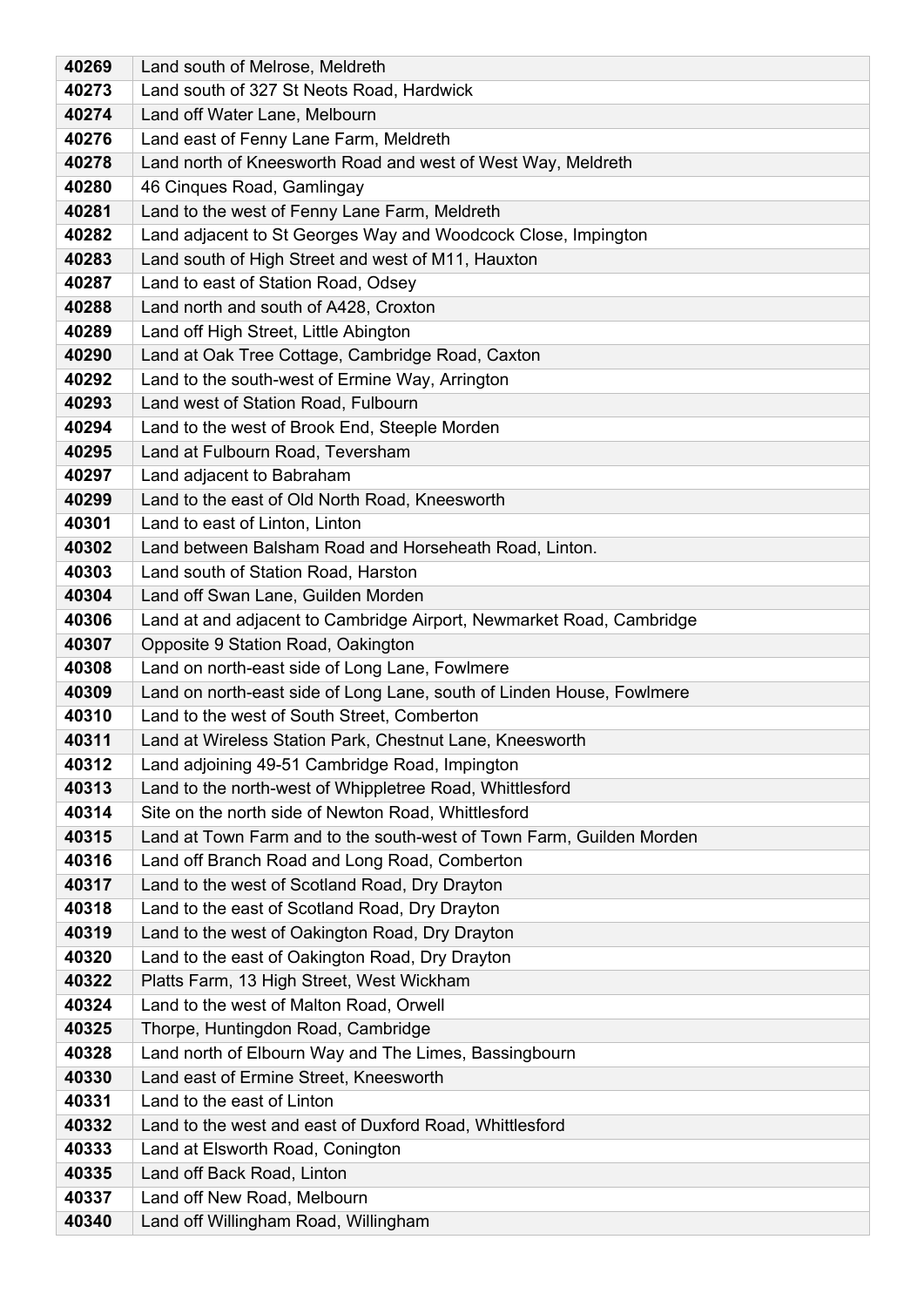| 40341          | Land to the north of Mill Lane, Sawston                                               |
|----------------|---------------------------------------------------------------------------------------|
| 40342          | Land off Brook Road, Bassingbourn                                                     |
| 40343          | Land south of Back Road, Linton                                                       |
| 40344          | Grange Farm, Huntingdon Road, Girton                                                  |
| 40346          | Land at Beach Road, Cottenham                                                         |
| 40347          | Land east of Station Road, Foxton                                                     |
| 40348          | Land at Mill Lane and Long Lane, Linton                                               |
| 40349          | Land south of Royston Road, Whittlesford                                              |
| 40350          | Land at Pitt Dene Farm, Elsworth                                                      |
| 40351          | Land at Pitt Dene Farm, Meadow Drift, Elsworth                                        |
| 40352          | Land between Great Abington and north of Great Chesterford                            |
| 40353          | Land at Rectory Lane, Fowlmere                                                        |
| 40354          | Land off Cambridge Road, Fulbourn                                                     |
| 40355          | Land off Fulbourn Old Drift, Fulbourn                                                 |
| 40356          | Paddock (Site A) off Frog Lane and Allotments (Site B) off Toft Lane, Great Wilbraham |
| 40357          | Land off Church Lane, Graveley                                                        |
| 40358          | Land off Dubbs Knoll Road, Guilden Morden                                             |
| 40359          | Land off High Street, Harlton                                                         |
| 40360          | Field (Site A) and Allotments (Site B) at land off West Wickham Road, Horseheath      |
| 40361          | 60-70 High Street, Landbeach                                                          |
| 40362          | Land off Waterbeach Road, Landbeach                                                   |
| 40363<br>40364 | Land off Green End, Landbeach<br>Land off Horseheath Road, Linton                     |
| 40365          |                                                                                       |
| 40366          | Land off Butt Lane, Milton<br>Land off Fishers Lane, Orwell                           |
| 40367          | Land off Mill Lane, Sawston                                                           |
| 40368          | Land east of Haverhill Road, Stapleford                                               |
| 40369          | Land at Hinton Road, Stapleford                                                       |
| 40370          | Land off High Street, Tadlow                                                          |
| 40371          | Land off Airport Way, Teversham                                                       |
| 40372          | Land to the north of Glebe Road, Waterbeach                                           |
| 40373          | Land east of M11, Hill Farm Road, Whittlesford                                        |
| 40374          | Land west of M11, Hill Farm Road, Whittlesford                                        |
| 40375          | 3 Hills Farm, Ashdon Road, Bartlow                                                    |
| 40377          | Land at Beach Road, Cottenham                                                         |
| 40379          | Land off Camps Road, Bartlow                                                          |
| 40380          | Emmanuel College Sports Ground, 15 Wilberforce Road, Cambridge                        |
| 40381          | Land north of Water lane, Oakington                                                   |
| 40383          | Land to the north east of Hurdleditch Road, Orwell                                    |
| 40386          | Land off Hall Close, Bourn                                                            |
| 40387          | Land and buildings off High Street, Longstowe                                         |
| 40389          | Bedlam Farm, Milton Rd, Impington                                                     |
| 40391          | Land south of 8-10 Adams Road, Cambridge                                              |
| 40392          | Land at Ambrose Way, Impington                                                        |
| 40393          | Land north of Madingley Road, Cambridge                                               |
| 40394          | Land at Fen Road, Cambridge                                                           |
| 40396          | Triangle Site, Stacey Lane, Cambridge                                                 |
| 40397          | Land west of Wratting Road, Balsham                                                   |
| 40398          | Land off North End, Bassingbourn                                                      |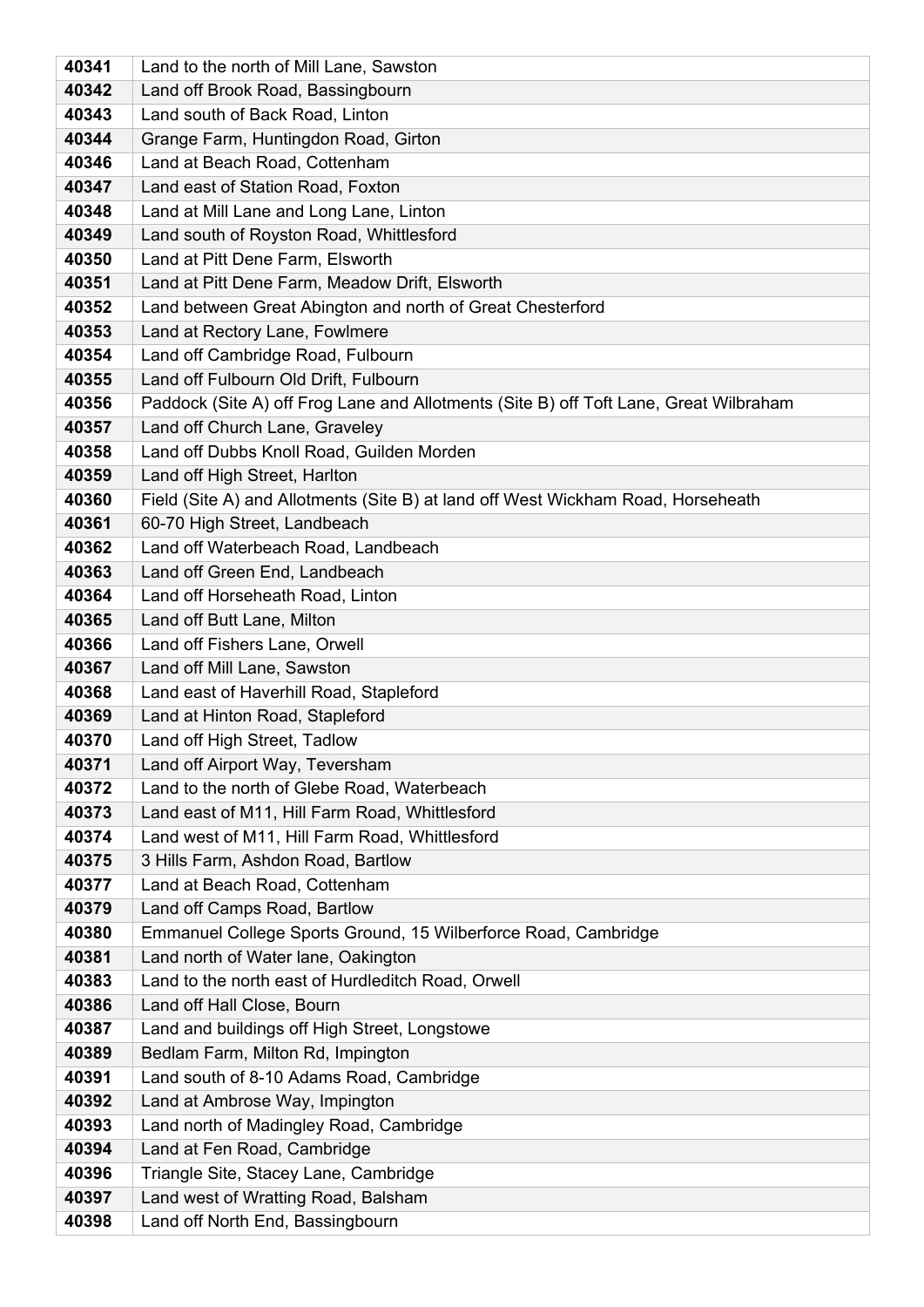| 40399          | Land off School Lane, Boxworth                                                                       |
|----------------|------------------------------------------------------------------------------------------------------|
| 40400          | Land west of Church Lane, Croydon                                                                    |
| 40401          | Land north of Croxton Rectory, off A428, Eltisley                                                    |
| 40402          | Land off Boxworth Road, west of The Drift, Elsworth                                                  |
| 40403          | Land south of St Neots Road, Eltisley                                                                |
| 40404          | Land at Chapel Road, Great Eversden                                                                  |
| 40405          | Land off High Street, Little Eversden                                                                |
| 40406          | Land at Horningsea Road, Fen Ditton                                                                  |
| 40408          | Land to the south-east of Cambridge Road, Foxton                                                     |
| 40411          | Land to north west of Balsham Road, Linton                                                           |
| 40412          | Land to the north and east of Barrington Road, Foxton                                                |
| 40413          | Land off Cambridge Road, Gt Shelford                                                                 |
| 40415          | Land north of Home Close and west of Moat Way, Swavesey                                              |
| 40416          | Hauxton House, o2h SciTech Park, Cambridge                                                           |
| 40417          | Land to the north of Oakington Road, Cottenham                                                       |
| 40419          | Land at Two Mill Field, Cottenham                                                                    |
| 40420          | Land at Whittlesford Walled Garden, Church Lane, Whittlesford                                        |
| 40422          | Land at 92 Old North Road, Longstowe                                                                 |
| 40423          | Land off St Peters Lane and Tates Field, Caxton                                                      |
| 40424          | Land off Tates Field, Caxton                                                                         |
| 40425          | Land off The Lawns, Cambridge                                                                        |
| 40426          | Land off Longstanton Road, Over                                                                      |
| 40427          | Land off Longstanton Road, Over                                                                      |
| 40428          | Land to the west of Papworth Everard (Parcels A and B)                                               |
| 40429<br>40430 | Land to the west of Stirling Way, Papworth Everard (Parcel C)<br>Land south of Shepreth Road, Foxton |
| 40431          | Land at Ridgeley Farm, High Street, Fen Drayton                                                      |
| 40432          | Land at Rose and Crown Road, Swavesey                                                                |
| 40433          | Land east of Cambridge Road, Fen Drayton                                                             |
| 40434          | Land south of Fen Drayton Road, Swavesey                                                             |
| 40435          | Land at Milton Road, Impington                                                                       |
| 40436          | Land south of Barley Road, Great Chishill                                                            |
| 40437          | Land north east side of Park Lane, Gamlingay                                                         |
| 40438          | Land south of Old House Road, Balsham                                                                |
| 40439          | Land to the east of Ridgeway and Old Pinewood Way, Papworth Everard                                  |
| 40440          | Land off Craft Way, Steeple Morden                                                                   |
| 40441          | Land to east of A1301, Hinxton and north of A505, near Whittlesford                                  |
| 40442          | Land off Craft Way, Steeple Morden                                                                   |
| 40443          | Land west of Chapel Road, Great Eversden                                                             |
| 40445          | Land to the north of Main Street, Shudy Camps                                                        |
| 40446          | Land to the south west of Fishers Lane, Orwell                                                       |
| 40447          | Land at Grange Farm, Caxton                                                                          |
| 40448          | Land off Grays Road, Gamlingay                                                                       |
| 40450          | Merton Farm, Church End, Gamlingay                                                                   |
| 40451          | Land off Greenacres, Gamlingay                                                                       |
| 40452          | Land west of Hardwick Road, Toft                                                                     |
| 40453          | Land at 20 Bourn Road, Caxton                                                                        |
| 40454          | Land north of Church Road, Hauxton                                                                   |
| 40455          | Land adj to Buckingway Business Park, Swavesey                                                       |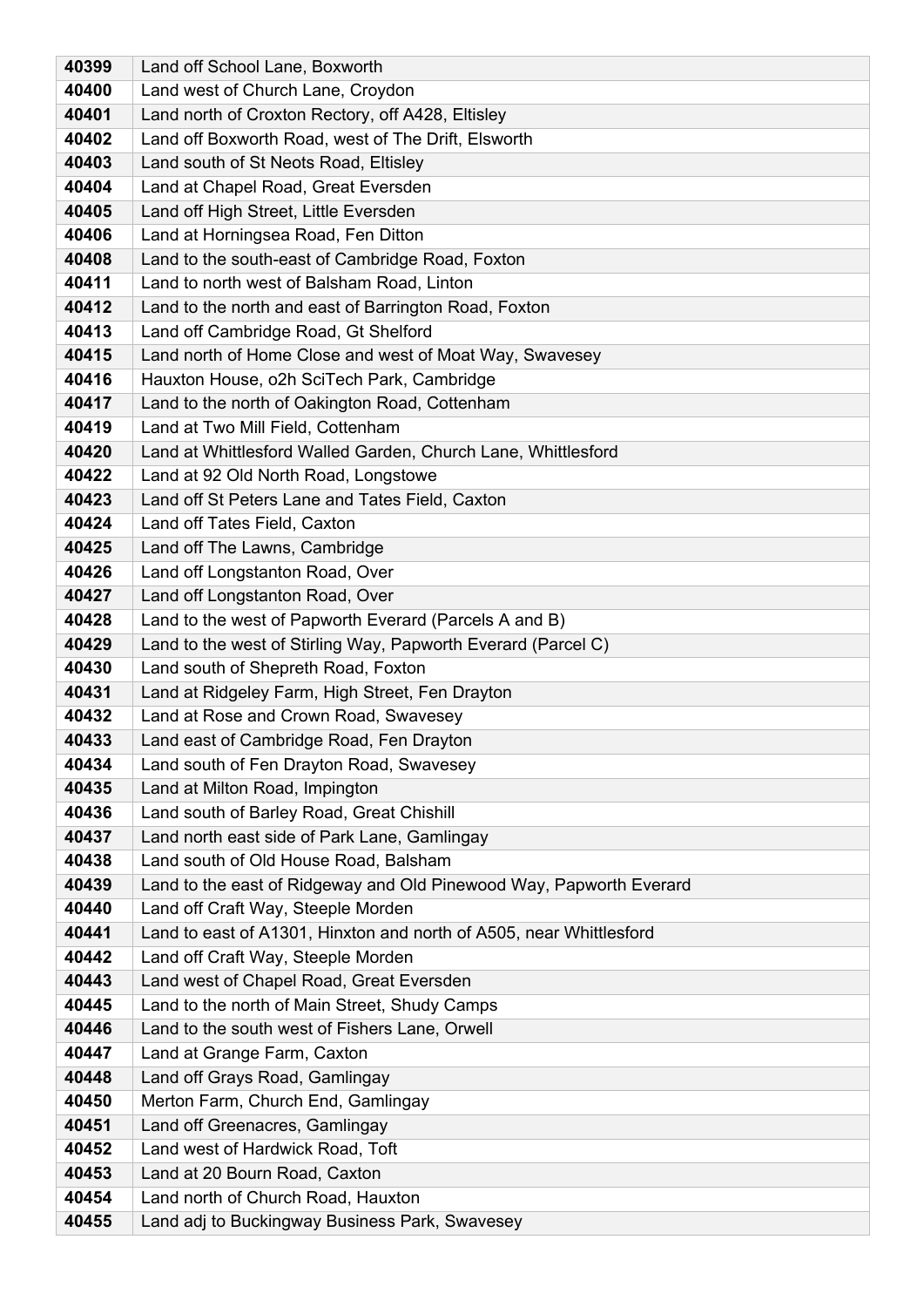| Land south of St Neots Road, Eltisley                                           |
|---------------------------------------------------------------------------------|
| Land west of Heath Road, Gamlingay                                              |
| The Lamb Yard, 73 High Street, West Wratting                                    |
| Land to the south of Milton Road, Impington                                     |
| Land adjacant to No. 53 Station Road, Meldreth                                  |
| Land at St Peters Street, Caxton                                                |
| Land at Davids Lodge and to the north, Old North Road, Bourn                    |
| Land to the south of Lanacre, Chrishall Road, Fowlmere                          |
| Land south of Bannold Road, Waterbeach                                          |
| Land north of Fen End, Willingham                                               |
| Land north of Kingfisher Way, Cottenham                                         |
| Land west of Broad Lane, Cottenham                                              |
| Land off Kingfisher Way, Cottenham                                              |
| Land south of Driftwood, Hale Road, Swavesey                                    |
| Land to the north of Whittlesford Road, Newton                                  |
| Wedd Joinery, Granta Terrace, Stapleford                                        |
| Land to the north west of Ely Road, Milton                                      |
| Land at Whitefields, Hinton Way, Great Shelford                                 |
| Land at Parsonage Farm, Horningsea                                              |
| Land west of Granhams Farm, Great Shelford                                      |
| Land south of Granhams Farm, Great Shelford                                     |
| Land west of Hinton Way, Great Shelford                                         |
| Land north of Huntingdon Road, Girton                                           |
| Land at Dodford Lane, Girton                                                    |
| Land north of Whitwell Way, Coton                                               |
| Land to the west of the M11 and north of Madingley Road, Madingley              |
| Land cornering M11 and Madingley Road, Cambridge                                |
| Land to the west of Mill Street, Gamlingay                                      |
| College Farm, Whitwell Way, Coton                                               |
| Land at Shepreth Road, Foxton                                                   |
| Land rear of Fisher's Lane, Orwell                                              |
| Land at Comberton Road, Comberton<br>Land to the south of West Road, Gamlingay  |
|                                                                                 |
| Land south of the High Street, Balsham                                          |
| Land between New Road and Water Lane, Melbourn<br>Land at Bush Close, Comberton |
| Land at Coploe Road, Grange Road, Ickleton                                      |
| Land at 6 Cabbage Moor, Great Shelford                                          |
| Land at Dairy Farm (Site 2), Boxworth End, Swavesey                             |
| East Farm, Bramley Avenue, Melbourn                                             |
| Land at Dairy Farm (Site 1), Boxworth End, Swavesey                             |
| Land south 139 Boxworth End Farm, Swavesey                                      |
| 139 Boxworth End Farm, Swavesey                                                 |
| Trinity Farm, Middle Watch, Swavesey                                            |
| Land to east of A505 and south of A10, Melbourn                                 |
| Land north and north-east of No. 70 Barton Road, Haslingfield                   |
| Land to the east of Ely Road, Milton                                            |
| Land at Meadow Drift, Elsworth                                                  |
|                                                                                 |
|                                                                                 |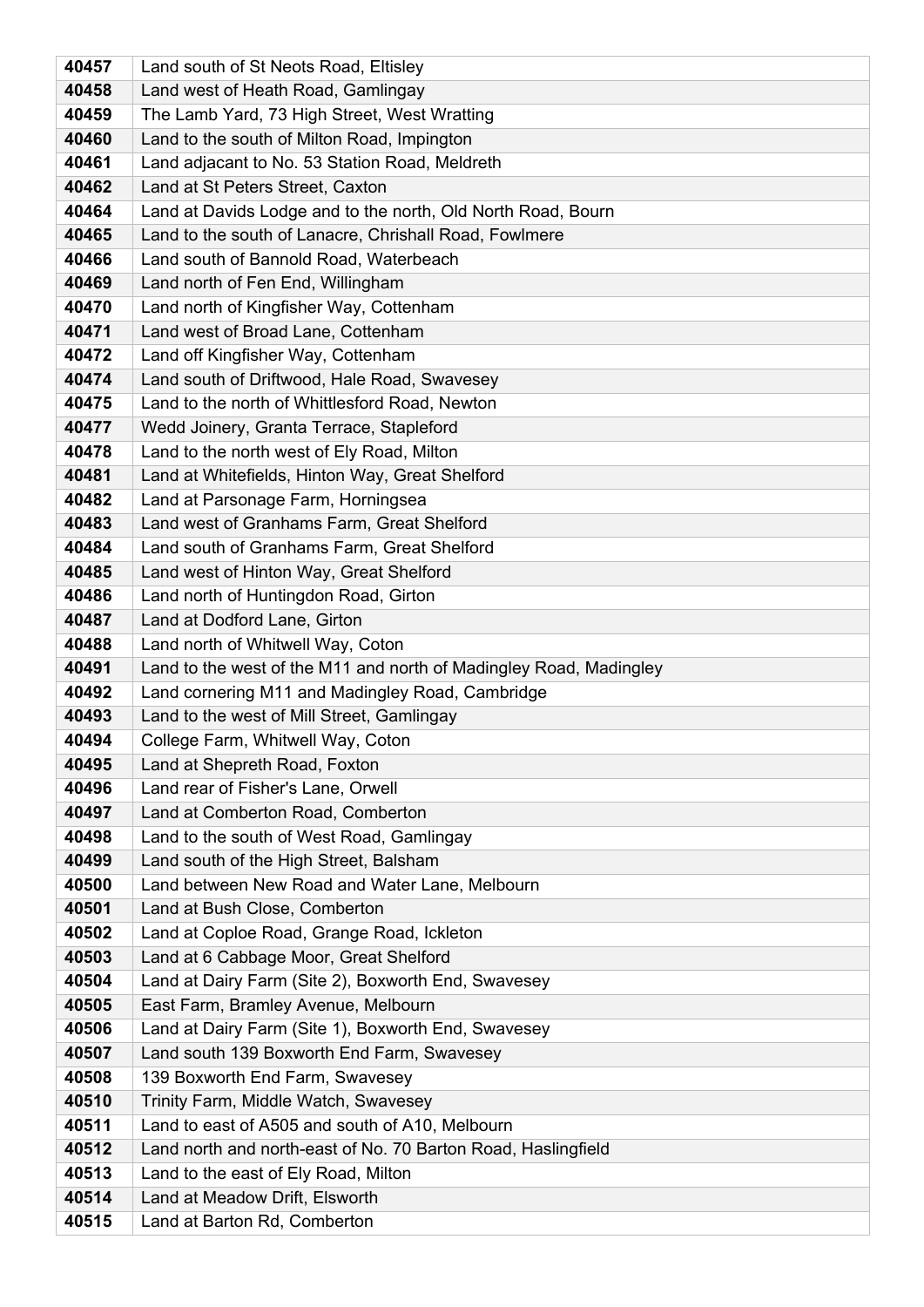| 40516          | West of Ditton Lane, Fen Ditton.                                                        |
|----------------|-----------------------------------------------------------------------------------------|
| 40517          | Land off Comberton Rd, Toft                                                             |
| 40519          | Land adjacent Green Acres, Gamlingay                                                    |
| 40520          | Land to the east of Wilson's Lane, Longstanton                                          |
| 40521          | Land to the south west of St Michaels, Longstanton                                      |
| 40522          | Land at Court Meadows House, off Balsham Road, Fulbourn                                 |
| 40523          | Land off Home End, Fulbourn                                                             |
| 40524          | Land to east of Huddleston Way, Sawston                                                 |
| 40526          | Land r,o 113 Cottenham Road, Histon                                                     |
| 40527          | Land off Station Road, Willingham                                                       |
| 40528          | Land north of Cherry Hinton Caravan Club, Limekiln Road, Cambridge                      |
| 40529          | Land off Cabbage Moor, Great Shelford                                                   |
| 40530          | Land at Park Lane, Dry Drayton                                                          |
| 40531          | Land west of St Mary's Lane, Great Abington                                             |
| 40532          | Land east of St Mary's Lane, Great Abington                                             |
| 40533          | Temporary site compound, Land at Boxworth Road, Swavesey                                |
| 40535          | The Drift, Harlton                                                                      |
| 40537          | Land north of West Wickham Road, Balsham                                                |
| 40538          | Land to rear of Lower Farm, 117 High Street, Balsham                                    |
| 40539          | Land North of Pampisford Road, Great Abington                                           |
| 40540          | Land at Bancroft Farm, Little Abington                                                  |
| 40541          | Adjacent to Fairholme (formally The Folly), Bassingbourn Road, Littlington              |
| 40542          | Land east of Alms Hill, Bourn                                                           |
| 40543          | Land off St Peters Street, Caxton                                                       |
| 40546          | Land to the east of Haverhill Road, Stapleford                                          |
| 40547          | Land east of Cambridge Road, Sawston                                                    |
| 40548          | Land to west of Willingham, Willingham                                                  |
| 40549          | Land off Bourney's Manor Close, Willingham                                              |
| 40551          | Land off Station Road, Over                                                             |
| 40552<br>40554 | Land at and to rear of 30-32 New Road, Over<br>Land at south of Horseheath Road, Linton |
| 40556          | Dataracks, Stagwood House, Beach Road, Cottenham                                        |
| 40560          | Land adjacent to Bassingbourn Nr Royston Hertfordshire                                  |
| 44108          | Garages between 20 St. Matthews Street and Blue Moon Public House, Cambridge            |
| 44365          | Butts Farm, Malton Road, Orwell                                                         |
| 44398          | 60 Beach Road, Cottenham                                                                |
| 44680          | Lilac Farm, 60 High Street, Orwell                                                      |
| 45040          | Land south of Bourn Bridge Road, Little Abington                                        |
| 45417          | Land to the north east of Gog Magog Way, Stapleford                                     |
| 45545          | Land to the north of Mingle Lane and east of Hinton Way, Great Shelford                 |
| 45586          | Land to the northeast of Whippletree Road, Whittlesford, Cambridge                      |
| 45645          | Land to the south of Great Abington and north of Great Chesterford                      |
| 45674          | Land south of Church Road, Hauxton                                                      |
| 47352          | Heydon End, 87 Chishill Road, Heydon                                                    |
| 47353          | Brickyard Farm, Boxworth Farm, Boxworth                                                 |
| 47457          | Land at Chiswick End, Meldreth                                                          |
| 47605          | Land at Wimbish Manor Estate, Fowlmere Road, Shepreth                                   |
| 47647          | Land to the east of Horningsea Road, Fen Ditton                                         |
| 47648          | Land east of Cherry Hinton Road and south of Worts Causeway, Cambridge                  |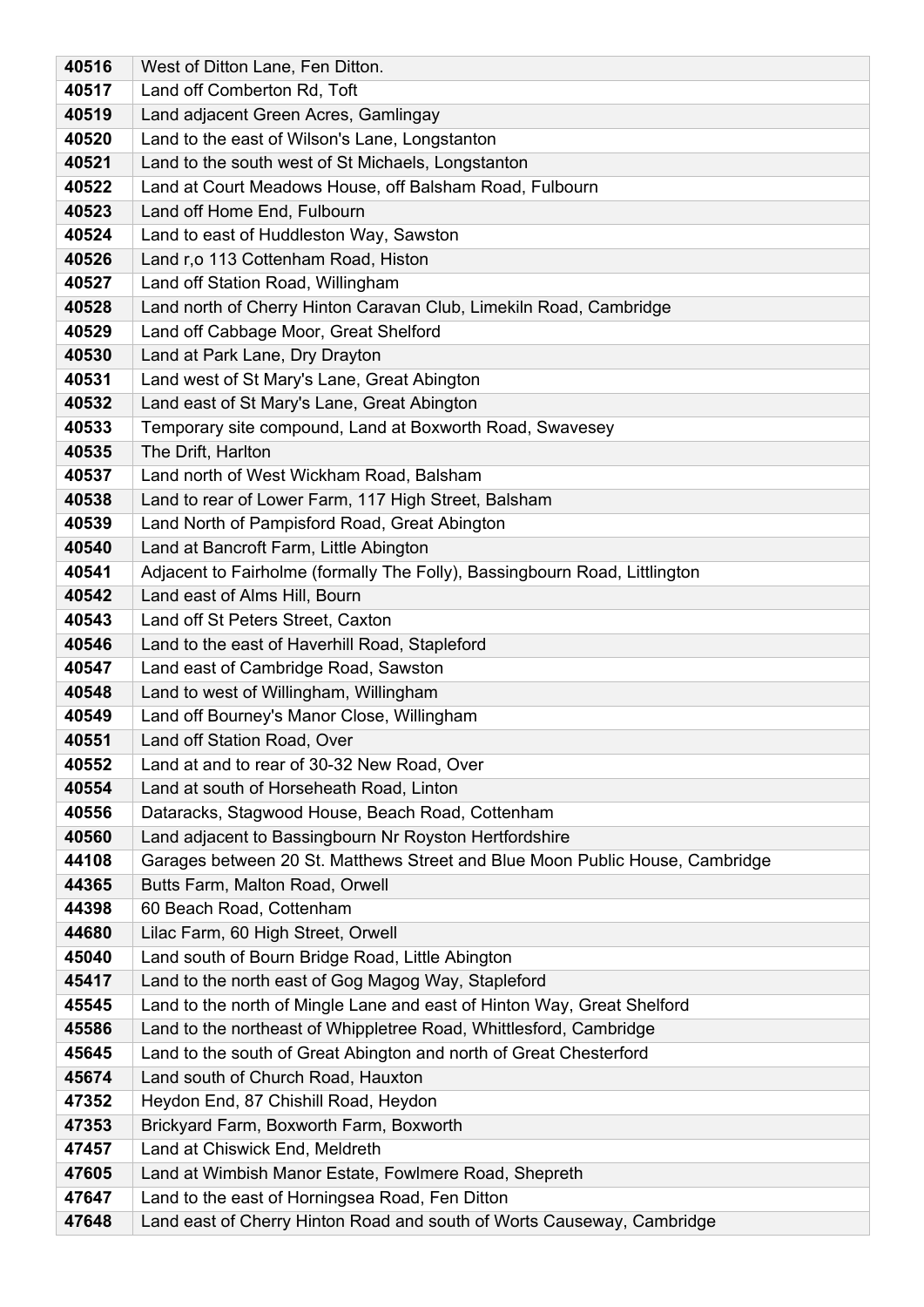| 47733          | Land east of Marfleet Close, Great Shelford                                                          |
|----------------|------------------------------------------------------------------------------------------------------|
| 47757          | Land east side of Cambridge Road, Melbourn                                                           |
| 47792          | Land north east of Woodside, Longstanton                                                             |
| 47799          | Land north of A505 Baldock Road, Royston                                                             |
| 47804          | Land north of Common Lane, Sawston                                                                   |
| 47868          | Land to the north of High Street, Dry Drayton                                                        |
| 47879          | Land off Hall Lane, Great Chishill                                                                   |
| 47889          | Land off High Street, Harston                                                                        |
| 47890          | Land off Leaden Hill, Orwell                                                                         |
| 47901          | Land at Taylors Lane, Swavesey                                                                       |
| 47905          | Land south of Church Street and east of High Street, Guilden Morden                                  |
| 47907          | Land south of Fen Drayton Road, north of Swavesey Village College, Swavesey                          |
| 47934          | Land south of Ickleton Road, Great Chesterford                                                       |
| 47943          | Land south of Milton, north of A14, Milton                                                           |
| 47945          | Land to the east of Caxton Gibbet Services, Caxton                                                   |
| 48052          | Land to the north of Park Lane, Histon                                                               |
| 48053          | Land to the west of Croft Close, Histon                                                              |
| 48054          | Land at Vine Farm and to the south of Caxton, Caxton                                                 |
| 48055          | Land to the south of Vermuyden way, Fen Drayton                                                      |
| 48057          | Land between 12a and 14 Primrose Hill, Lt Gransden                                                   |
| 48063          | The Davey Field, Cambridge Rd, Great Shelford                                                        |
| 48064          | Land to the south of Shelford Road and Cambridge Road, Fulbourn                                      |
| 48066          | Clare College Sports Ground, Bentley Road, Cambridge                                                 |
| 48068          | Clifton Road Industrial Park, Cambridge                                                              |
| 48095<br>48096 | Land at Beach Road, Cottenham<br>Land at Crow's Nest Farm, Papworth Everard                          |
| 48148          |                                                                                                      |
| 48150          | Land at Ditton Lane at junction with High Ditch Road, Fen Ditton<br>Land at Elsworth Road, Conington |
| 48151          | Land at Rockery Farm, The Broadway, Bourn                                                            |
| 49931          | Beckbrook, Oakington Road, Girton                                                                    |
| 50132          | Ermine Street, Caxton                                                                                |
| 50282          | Land at 86 Boxworth End, Swavesey                                                                    |
| 50505          | Addenbrookes Hospital Extension, Cambridge                                                           |
| 50778          | Land south of Green End, Heath Road, Gamlingay                                                       |
| 51047          | Land west of Linton, Linton                                                                          |
| 51059          | Land north-east of Long Lane, Fowlmere                                                               |
| 51061          | Martins Farm, 53, Boxworth Road, Elsworth                                                            |
| 51137          | Land north of Church Street, Little Shelford                                                         |
| 51486          | Land at Cambridge North                                                                              |
| 51530          | Land to the west of Beach Road, Cottenham                                                            |
| 51583          | Land to the south west Short Drove, Cottenham                                                        |
| 51598          | Land at Croxton                                                                                      |
| 51599          | Land at Highfields (phase 3), Caldecote                                                              |
| 51601          | Land south of A428 and west of the A1198, Caxton                                                     |
| 51602          | Whittlesford Railway Village                                                                         |
| 51603          | Wyndmere Farm, Steeple Morden                                                                        |
| 51606          | Land adjacent A1198, Caxton                                                                          |
| 51608          | Scotland Farm, Dry Drayton                                                                           |
| 51609          | Land north of Dry Drayton                                                                            |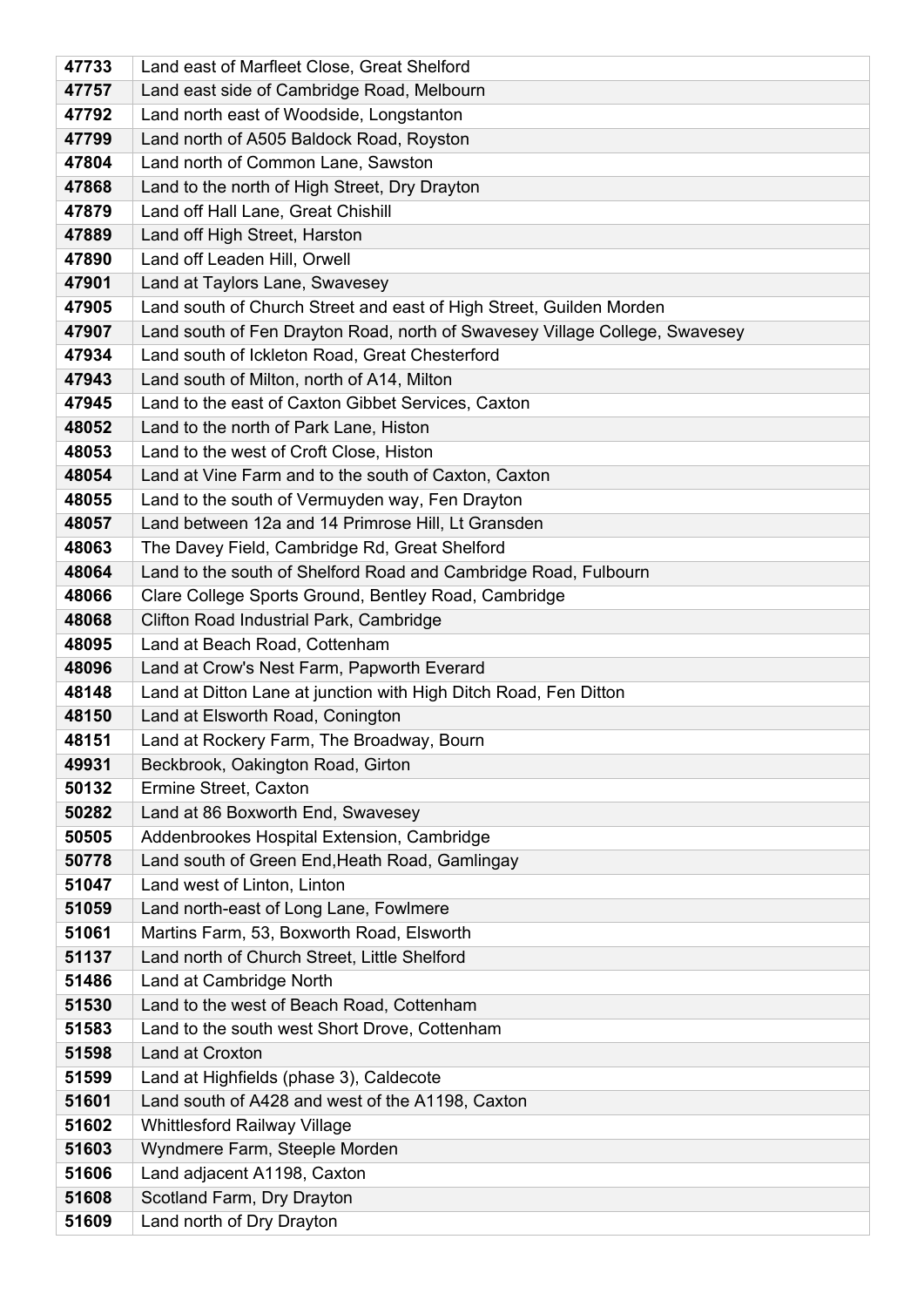| 51610 | Land off Shelford Road, Fulbourn                                                                                                                 |
|-------|--------------------------------------------------------------------------------------------------------------------------------------------------|
| 51612 | Land north east of Bourn                                                                                                                         |
| 51613 | Land to the West of Dubbs Knoll Road, Guilden Morden                                                                                             |
| 51617 | Dry Drayton Road, Oakington                                                                                                                      |
| 51618 | Land off Beach Road, Cottenham                                                                                                                   |
| 51619 | Land off Short Drove, Cottenham                                                                                                                  |
| 51650 | Land east of Shortacre Works, Stagwood House, Beach Road, Cottenham                                                                              |
| 51651 | Land off Clay Close Lane, Impington                                                                                                              |
| 51652 | Land and buildings at 25 Ashwell Road, Steeple Morden                                                                                            |
| 51653 | Land west of 13 Newton Road, Little Shelford                                                                                                     |
| 51654 | Land west of Linton, Little Linton, Linton                                                                                                       |
| 51656 | 25 St Neots Road, Hardwick                                                                                                                       |
| 51657 | Land north of A505 - Site A1 (east of Hill Farm Road), Duxford                                                                                   |
| 51658 | Land at Hoback Farm, south of Cambridge Road, Wimpole                                                                                            |
| 51659 | Rhee Valley Works, Barrington Road, Shepreth                                                                                                     |
| 51661 | Land north of A505 - Site A3 (west of M11 and north of A505), Duxford                                                                            |
| 51662 | Land north of the A505 - Site A4 (west of M11 and north of A505), Duxford                                                                        |
| 51663 | Land north of the A505 - Site A5 (north of Heathfield), Duxford                                                                                  |
| 51664 | Land north of A505 - Site B1 (east of Gravel Pit Hill), Duxford                                                                                  |
| 51665 | Land north of A505 - Site B2 (north of Heathfield), Duxford                                                                                      |
| 51666 | Land north of the A505 - Site B3 (north of Heathfield and east, south of Thriplow), Duxford                                                      |
| 51668 | Land north and south of Cambridge Rd, Eltisley                                                                                                   |
| 51718 | St Michaels Lane, Longstanton                                                                                                                    |
| 51719 | Willingham Road, Over                                                                                                                            |
| 51720 | Station Road, Longstanton                                                                                                                        |
| 51721 | Land north of Cambridge Road (A1307), Linton                                                                                                     |
| 51737 | Land east of Ashwell Road, Guilden Morden                                                                                                        |
| 51758 | Land west of Haverhill Road, Stapleford                                                                                                          |
| 52057 | Land to the east of the A1301, south of the A505 near Hinxton and west of the A1301, north of<br>the A505 near Whittlesford, CB10 1RG (Option 1) |
| 52058 | Land to the east of the A1301, south of the A505 near Hinxton and west of the A1301, north of                                                    |
|       | the A505 near Whittlesford, CB10 1RG (Option 2)                                                                                                  |
| 52059 | Land to the east of the A1301, south of the A505 near Hinxton and west of the A1301, north of                                                    |
| 52643 | the A505 near Whittlesford, CB10 1RG (Option 3)<br>Land north of Barton Road and Land at Grange Farm, Cambridge                                  |
| 52678 | Land to north of North Road, Whittlesford                                                                                                        |
| 52679 | Land south of 142 Ditton Lane, Fen Ditton                                                                                                        |
| 52680 | Land at Hazlewell Farm, Lolworth                                                                                                                 |
| 52688 | Land at Phypers Farm, Oakington                                                                                                                  |
| 52690 | Hauxton Road, Little Shelford                                                                                                                    |
| 52692 | Banks Field, Primrose Walk, Lt Gransden                                                                                                          |
| 52693 | <b>Fardells Lane, Elsworth</b>                                                                                                                   |
| 52694 | Fosters Field, Hill Farm, Whittlesford                                                                                                           |
| 52726 | Land r/o 1 Wren Park, Whittlesford                                                                                                               |
| 52732 | 77 Hauxton Road, Little Shelford                                                                                                                 |
| 52746 | 28 The Green, Eltisley                                                                                                                           |
| 52758 | Land at Primrose Walk, Little Gransden                                                                                                           |
| 52759 | Land at 31 West End, Whittlesford                                                                                                                |
| 52760 | Land at Schole Road, Willingham                                                                                                                  |
| 52761 | Land north of Wilbraham Road, Fulbourn                                                                                                           |